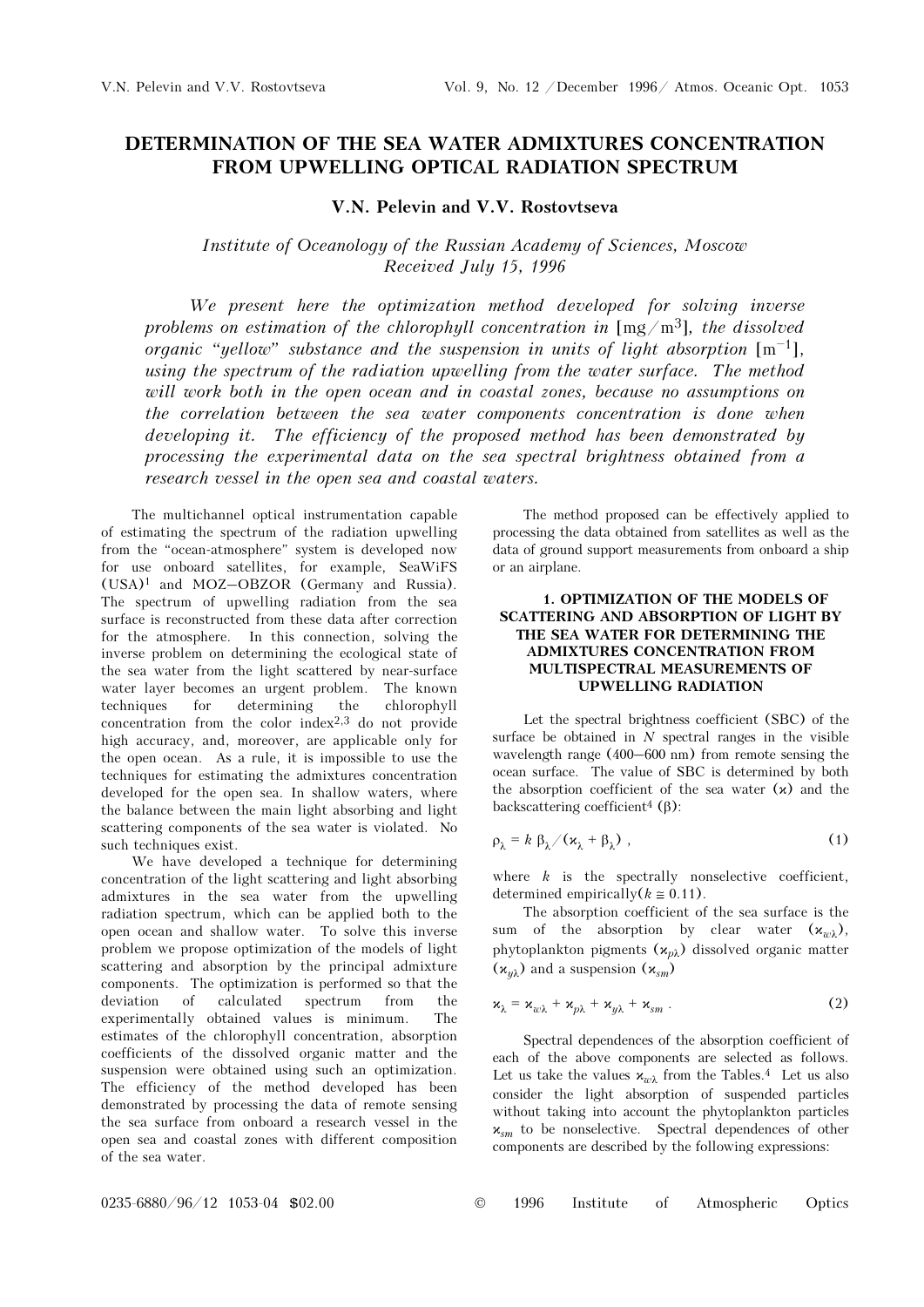$$
\mathbf{x}_{p\lambda} = C_p \mathbf{x}_{p\lambda}^* \ (C_p) \tag{3}
$$

where  $C_p$  is the chlorophyll concentration in [mg/m<sup>3</sup>],  $\mathbf{x}_{p\lambda}^*$  is the specific absorption of light by phytoplankton pigments depending on the chlorophyll concentration<sup>4</sup>

$$
\mathbf{x}_{y\lambda} = \mathbf{x}_y \exp[-g(\lambda - \lambda_0)] \tag{4}
$$

 $x_y$  is the absorption coefficient of the dissolved organic ("yellow") substance<sup>5</sup> at the wavelength  $\lambda_0 = 500$  nm,  $q = 0.015$  nm<sup>-1</sup>.  $x_y$  is the absorpt<br>
("yellow") subst<br>  $g = 0.015$  nm<sup>-1</sup>.

The light scattering properties of the sea water are determined by the molecular scattering and scattering by the suspended matter. The following expression is used as a physical model of the light backscattering:

$$
\beta_{\lambda} = \beta_{w500} (500/\lambda)^{4.3} + \beta_{z} (590/\lambda)^{q} , \qquad (5)
$$

where  $\beta_{\omega 500} = 9.8 \cdot 10^{-4} \text{ m}^{-1}$  is the backscattering coefficient of clear water,<sup>4</sup> and  $\beta$ <sub>z</sub> is the backscattering coefficient of a suspension at  $\lambda = 590$  nm. The values  $β<sub>z</sub>$  and q depend on the concentration of suspended matter and particle size distribution ( $q \rightarrow 4.3$  for very small suspended particles,  $q$  takes the less values for coarse suspended particles).

By substituting Eqs.  $(2)$ – $(5)$  into Eq.  $(1)$ , we obtain the physical model of SBC depending on five parameters: chlorophyll concentration, absorption coefficients of dissolved organic and suspended substances, scattering coefficients of the suspension at a wavelength of 590 nm, and on the power index q. Their values vary as the sea water composition changes.

To determine the most probable values of these parameters for water where measurements were carried out, the problem was solved on minimization of the sum of squares of deviations of the model spectrum from the measured one.

It should be noted that small experimental errors in SBC can bias the estimates at the minimization over five parameters. To avoid catching local minimum for the main one, we used the existence of correlation between SBC at 590 nm, determined mainly by the scattering coefficient of the suspension (absorption in this range is determined by clear water), and the absorption of the suspension  $x_{sm}$ . Indeed, as it was shown earlier,<sup>6</sup> the value of SBC at 590 nm linearly depends on the suspension concentration (in  $mg/m<sup>3</sup>$ ) in quite a wide range. It is natural to suppose that the light absorption by the suspension is also proportional to its concentration. From the generalized experimental data,<sup>7</sup> we have obtained the expression for the dependence of  $\tilde{\mathbf{z}}_{sm}$  on  $\rho_{590}$ 

$$
\tilde{\kappa}_{sm} = 9.5 \rho_{590} - 0.009 \ . \tag{6}
$$

Let us assume, however, that some concrete values of  $x_{\rm sm}$  and  $\rho_{590}$  are not strictly related, but only correlate with the variance  $(\tilde{\mathbf{x}}_{sm}/3)^2$ .

Let us now minimize the purpose function:

$$
F = \sum_{i} (\rho_{\lambda i} (C_p, \mathbf{x}_y, \mathbf{x}_{sm}, \beta_z, q) - \rho_i)^2 \times
$$

$$
\times \exp \left\{ \left[ \left( \mathbf{x}_{sm} - \tilde{\mathbf{x}}_{sm} \right) / \left( \tilde{\mathbf{x}}_{sm} / 3 \right) \right]^2 \right\}, \tag{7}
$$

where  $\rho_{\lambda i}(C_p, x_y, x_{sm}, \beta_z, q)$  are the model values of SBC;  $ρ<sub>i</sub>$  are the measurement data. One should note that the dependence (6) is physically meaningful at  $\rho_{590} > 0.001$ , and there are no additional conditions formulated for the value  $x_{sm}$  for processing most transparent water, where the suspended matter concentration is small (the second factor in Eq. (7) is ignored).

Minimization of Eq. (7) was performed in two stages. By selecting the values  $\beta_z$  and q from a preliminary set of possible values of these parameters  $(0 \leq \beta_{z} \leq 0.05, \text{ and } 0 \leq q \leq 4.3)$ , we determine the absorption coefficient value for every measured value of SBC corresponding to such a model. At the second stage we look for the most characteristic values of the absorption coefficients of different components of the sea water, $8$  for the absorption spectrum obtained, in three-dimensional space of the parameters with coordinates  $x = C_p$ ;  $y = \kappa_y$ ;  $z = \kappa_{sm}$ .

By equalizing the derivatives with respect to  $y$  and z to zero, we obtain the system of two equations, linear on  $y$  and  $z$ . Solving this system relative to  $y$  and  $z$ , one can obtain the values that provide minimum to the purpose function on the set  $x$ . After substituting the obtained expressions, the purpose function is transformed to the function of one variable,  $x$ . Since it is not a function of squared  $x$ , the "gold section" method9 is used to determine its minimum. Then the values  $y$  and  $z$  are calculated by the obtained  $x$ .

When applying the "gold section" method, the multiple calculations of the function  $x_{p\lambda}$  are needed. To do this, it is necessary to know the dependence of the specific absorption coefficient of phytoplankton pigments  $x_{p\lambda}^*$  on the chlorophyll concentration. By statistically processing the experimental data, it was obtained in Ref. 10 an expression for the dependence of the specific absorption coefficient of phytoplankton pigments on the color pigment index  $C_{\text{In}} = \frac{\mathbf{x}_{p443}^*}{\sqrt{\mathbf{x}_{p661}^*}}$ , and the ranges of the most probable values of  $C_{\text{In}}$  were established for a wide range of  $C_p$ values. The spline approximation of the dependence obtained is performed in the algorithm developed.

The values of unknown parameters (q,  $\beta_z$ ,  $C_p = x$ ,  $\mathbf{x}_y = y$ ,  $\mathbf{x}_{sm} = z$ ) obtained from the calculations, are then substituted into Eq. (7) for obtaining the zero approximation of the minimum value of the function  $F^{(0)}$ . Then we select new values  $β_2$  and q and repeat the procedure to obtain the next value  $F<sup>(1)</sup>$ , thus performing search for minimum of this function by the coordinate-by-coordinate slope method over two variables.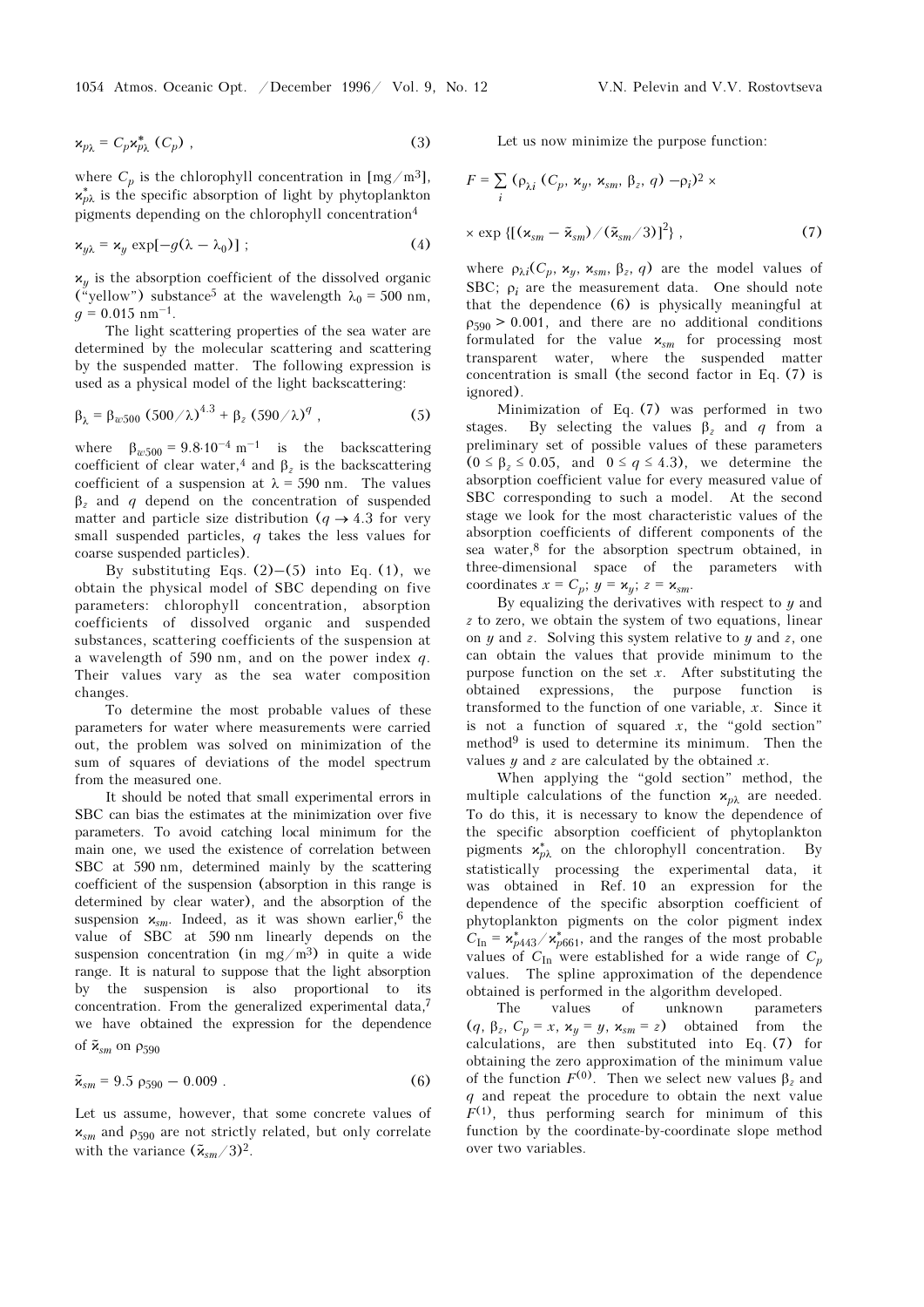#### 2. RESULTS OF CALCULATION OF THE SEA WATER COMPOSITION BASED ON THE SPECTRAL BRIGHTNESS COEFFICIENT OF THE SURFACE MEASURED IN THE OPEN OCEAN AND COASTAL ZONE

Let us first apply the algorithm we have developed for estimation of the concentration of ecologically important components of the sea water in the areas off of the coastal zone. The typical dependences of SBC for water of different types were obtained in Ref. 11 based on generalizing numerous measurement data. For calculations we selected the waters characterized by the water type indices of  $1.5-1.6$  (oligotrophic) and  $2.0-2.5$ , 2.7–3.7 (mesotrophic water). 21 SBC values for each dependence selected in the range 400–600 nm in a 10 nm step (they are marked by asterisks in Fig. 1), were used as reference values when performing the optimization.

The optimum models of the absorption (curves 1) and backscattering (curves 2) spectra of the sea water and the corresponding models of SBC (curves 3) were obtained using a computer program created according to the aforementioned method.

The values of chlorophyll concentration, absorption coefficients of the dissolved organic matter and suspension, scattering coefficient of the suspended particles at 590 nm and the power  $q$  obtained from the optimization are given in the Table. It is seen that the values of these parameters determined by concentrations of the sea water components increase in some proportion in the open ocean at transition from transparent water to a more turbid, and biologically more productive water. Thus, the chlorophyll concentration and absorption by the "yellow" substance increase by one and the same factor. The value  $q$  varies from 4.3 to 2.0 that is indicative of the increase of contribution from the coarse fraction, the particles of organic origin, into the scattering.

The method proposed was also applied to processing the remote measurements of SBC carried out from onboard a research vessel both in the open sea and the coastal zone. Measurements were carried out by means of a special spectrophotometer constructed by V.A. Matyushenko.<sup>12</sup>



FIG. 1. Determination of the sea water composition from the SBC values characteristic of the open sea: a) oligotrophic water with water type index  $m = 1.5 - 1.6$ ; b) mesotrophic water with  $m = 2.0 - 2.5$ ; c) mesotrophic water with  $m = 2.7 - 3.7$ ; (points are values of SBC obtained by averaging the experimental data, 1) model absorption curves; 2) model scattering curves; 3) model dependence of SBC obtained by means of optimization).

TABLE. Chlorophyll concentration  $C_p$ , absorption coefficients of organic matter  $x_y$  and suspension  $x_{sm}$ , scattering coefficient of suspension at  $\lambda = 590$  nm  $\beta_2$  and the exponent of power dependence, obtained from solving the inverse problem by means of the optimization method, in comparison with the data of direct measurements of  $C_{p \cdot}$ 

|                 |                  |                             |                     |                                  |                                     | it of suspension at $\lambda = 590$ nm $\beta$ , and the exponent of power dependence, obtained from solving th<br>blem by means of the optimization method, in comparison with the data of direct measurements of |
|-----------------|------------------|-----------------------------|---------------------|----------------------------------|-------------------------------------|--------------------------------------------------------------------------------------------------------------------------------------------------------------------------------------------------------------------|
| Type of water   | $\boldsymbol{q}$ | $\beta_z$ , m <sup>-1</sup> | $C_p$ ,<br>$mg/m^3$ | $\mathbf{x}_y$ , m <sup>-1</sup> | $\mathbf{x}_{sm}$ , m <sup>-1</sup> | Direct measurements<br>$C_p$ , mg/m <sup>3</sup>                                                                                                                                                                   |
| $1.5 - 1.6$     | 4.3              | $7.6 \cdot 10^{-4}$         | 0.013               | $0.2 \cdot 10^{-3}$              | $0.3.10^{-2}$                       | $0.017 \pm 0.05$                                                                                                                                                                                                   |
| $2.0 - 2.5$     | 4.3              | $1.3 \cdot 10^{-3}$         | 0.12                | $0.2 \cdot 10^{-2}$              | $0.8 \cdot 10^{-2}$                 | $0.21 \pm 0.10$                                                                                                                                                                                                    |
| $2.7 - 3.7$     | 2.0              | $2.9.10^{-3}$               | 0.75                | $1.1 \cdot 10^{-2}$              | $1.5 \cdot 10^{-2}$                 | $0.43 \pm 0.27$                                                                                                                                                                                                    |
| Ionic           | 4.3              | $7.0.10^{-4}$               | 0.01                | $0.1 \cdot 10^{-2}$              | $0.2 \cdot 10^{-2}$                 | < 0.02                                                                                                                                                                                                             |
| sea             |                  |                             |                     |                                  |                                     | 0.04                                                                                                                                                                                                               |
|                 |                  |                             |                     |                                  |                                     | (different samples)                                                                                                                                                                                                |
| <b>Bosporus</b> |                  |                             |                     |                                  |                                     | from $0.35$ to $2.9$                                                                                                                                                                                               |
| channel         | 1.5              | $1.5 \cdot 10^{-2}$         | 0.82                | $7.8 \cdot 10^{-2}$              | $5.4 \cdot 10^{-2}$                 | (different samples)                                                                                                                                                                                                |